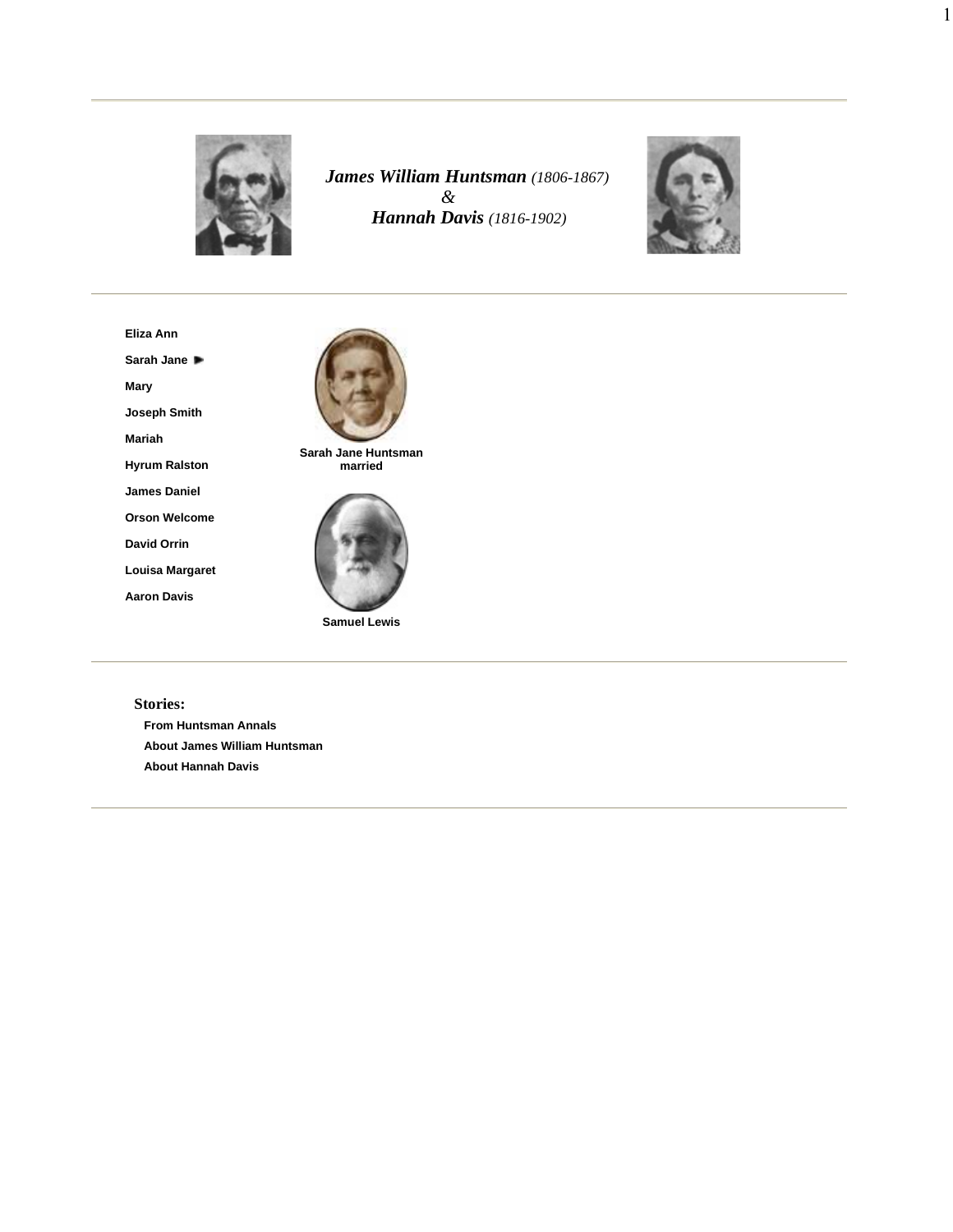## **James William Huntsman**

James William Huntsman was making lumber in Michigan when he met Hannah Davis, then about 15 years old. They married 28 Jan 1831 in White Pigeon, Mich. where there was a clergyman who could give them a proper marriage.

About this time James William aquired a Book of Mormon. They left LaGrange County Indiana in 1834. He was baptised April 15, 1838 and she was baptised on July 15, 1838. See Hannah Davis' record of births of their children to see where they were living at different times. In Nauvoo they had lot 3, block 64. They received their endowments in the new temple January 1, 1846, but were not sealed until 18 July 1853. He had labored as a carpenter on the temple and was also a guard there. He also worked to build wagons when the people were so desperate to leave Nauvoo.

After many of the church members were forced to sell their property in Nauvoo for very little, James William hired out to one of the newcomers. This was in order to earn money to outfit his family and leave Nauvoo. First he shelled a great amount of corn, then he and other hired hands went to the fields 12 miles east of the city to cut wheat. On their way to the field one day, seven Mormons and a Gentile fellow worker were surrounded by a mob of about seventy men who gave each one twenty lashes with a hickory whip. For more details see "Harvest Party" Comprehensive History of the Church Vol.3 page 6. Also "Battle of Nauvoo" pages 14-15 same volume.

The Huntsman family had only a two-wheel cart and an old horse to move their things from Nauvoo. The good team, wagon and other possessions had been stolen. The whipping occurred July 11, 1846 and they left in late September to spend the winter in Montrose, Iowa. They reached Council Bluffs in October, 1847 and spent some time building two good wagons and gathering provisions.

David Orin was born here while James William and Sarah (at 17) were in Salt Lake Valley looking for a place to settle. James William decided to settle on ranch land in Tooele County. He worked around the city the winter of 1851-52, then he traveled east to meet his family at Fort Bridger. They arrived in Salt Lake City on September 11, 1852.

The older boys, 13 and 8, helped the Elders on the church farms on land borrowed from Indians, to earn supplies to journey west. Their ox drawn wagon left June 2, 1852 with 100 others. On reaching Tooele County they leased some cattle, sheep and horses to raise on shares. After about seven years these were returned as they had enough of their own.

There was great demand for produce and dairy from their ranch from travelers to California. Hannah made pie from prickly pear cactus. "Many a character came by on the way to California. A lone man on foot claiming to be an evangelist stopped by for several days. He prayed on his knees for hours, all for the redemption of this poor sinner Huntsman and family. This finally got beyond Huntsman's endurance. One morning after being delayed for breakfast,the father opened the back door, picked this "religionist" up by the pants and collar and slammed him 20 feet into the dooryard. When Hannah remonstated, "James William, you could have let him finish praying," James William replied, "He can do that as he goes down the road." Quote from "Huntsman Annals"

In the summer of 1853 the Huntsman family was called to head a colony in Beaver Valley, but when the Indians began hostilities, the project was canceled.

They boiled lake water to extract salt to sell. When Jacob Bastian, a shipbuilder from Denmark, was rescued from the ??? handcart company he stayed with the Huntsman family. He spoke only Danish and James William only English but they became fast friends. Soon they had a big sailboat on the lake.

The family was called to settle in southern Utah, at Shoal Creek with their sawmill. This they did although the trees were hard to get to and not good quality. James William was called upon to divide the land in the little valley into one and one-quarter acre plots. In doing this wintery project he soaked his feet in the marshy land and stayed up late at night until he caught pneumonia. After about twenty-five days he died on February 26, 1867.

2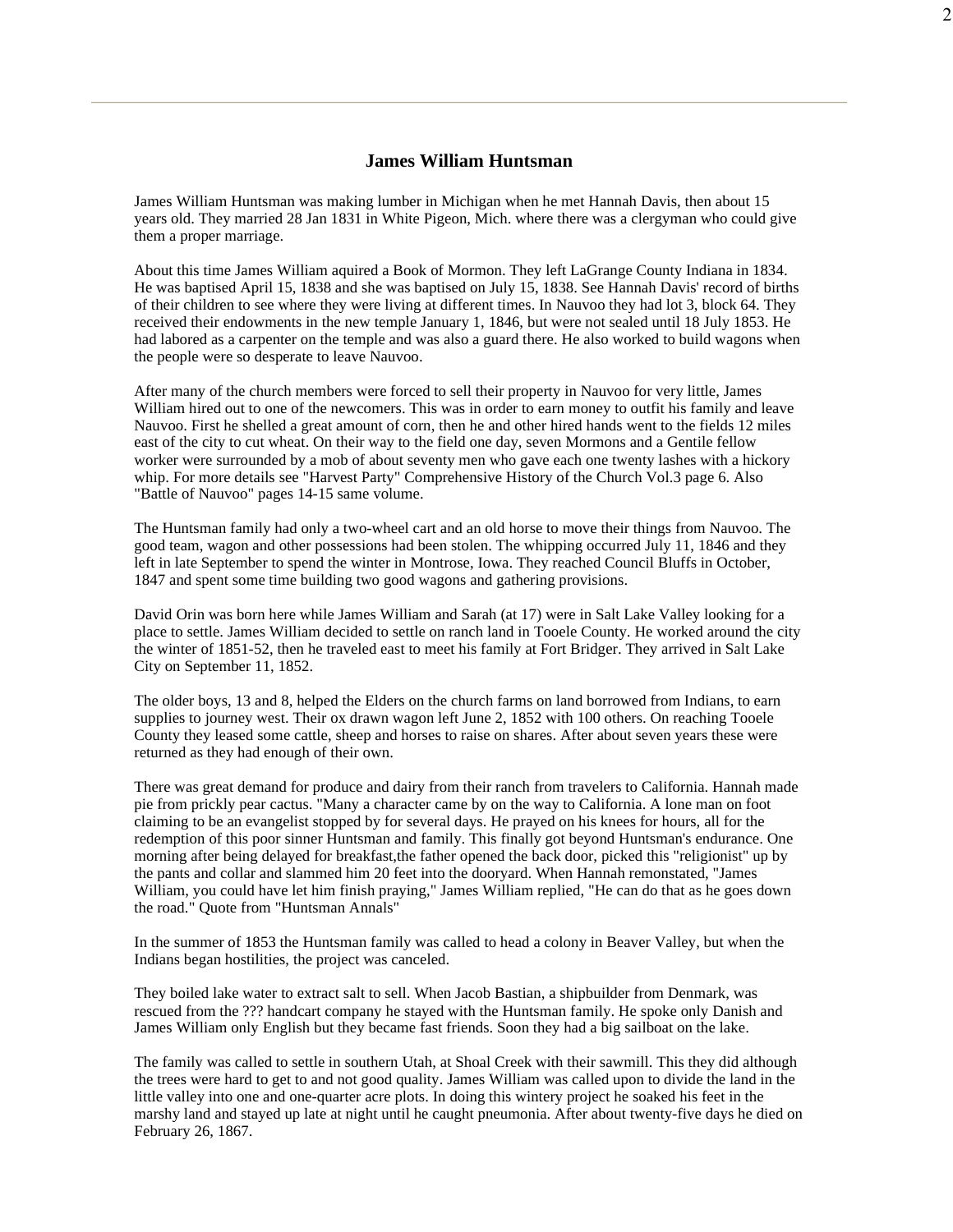Later the Huntsman boys all spent much time and labor on the St. George Temple.

Quoting Huntsman Annals: "Brother Huntsman, as he (Jacob Bastian) referred to James William, was by nature the most tolerant, affable, good-natured, most thoughtful and considerate, kind gentleman he had ever known. He was intellectually quick to perceive, completely reliable, without guile, frank and fearless. He had a complete faith in God and his authorized servants."

Sources: 'Huntsman Annals' by Lamond Welcome Huntsman 1971 who uses information from the diary of Orson Huntsman, son of James William.

Hebron, where James Willam died, is now Enterprise, UT, near St. George, UT.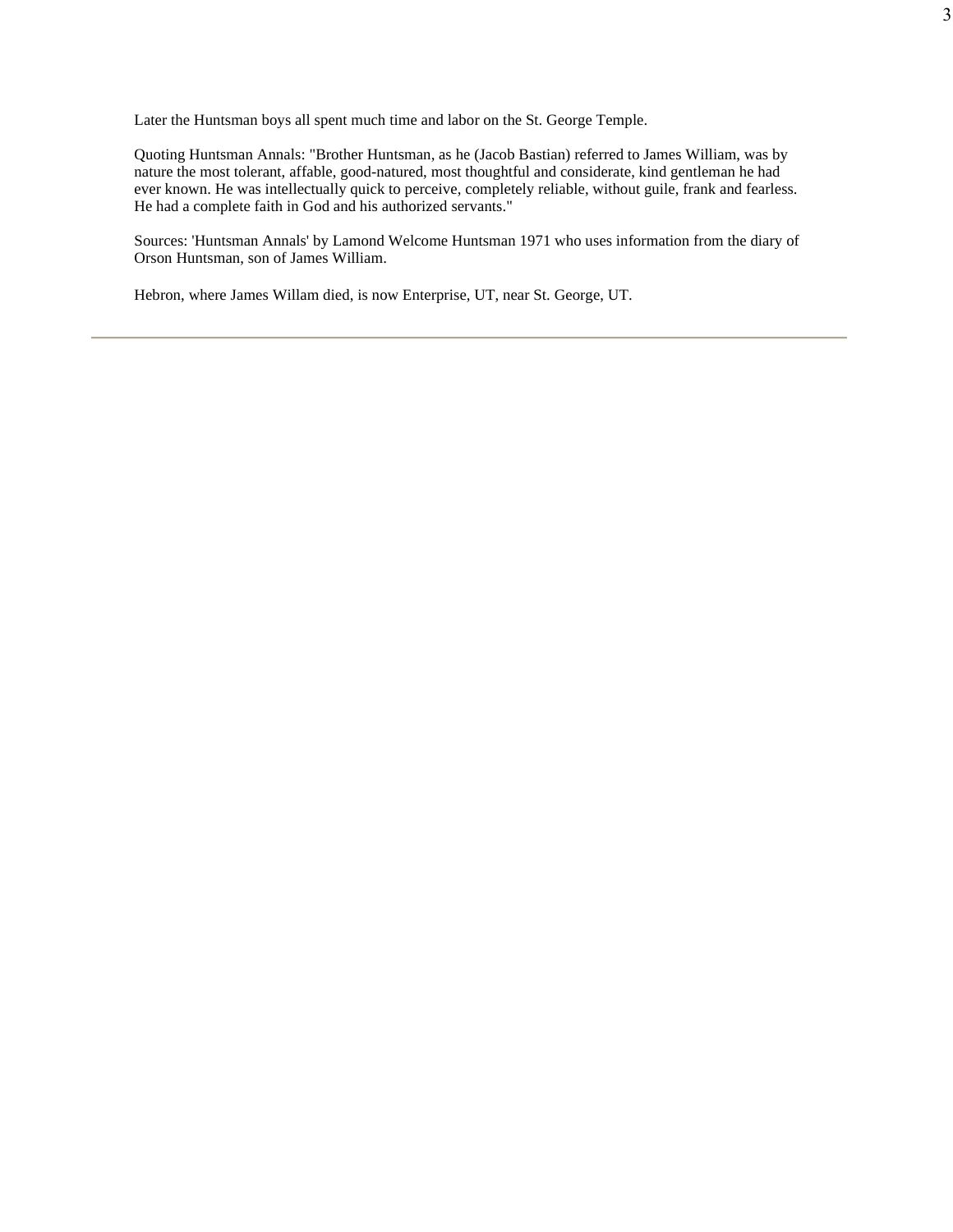## **Hannah Davis**

4

Hannah was teaching school at fifteen when she met and was courted by James William Huntsman. They were both living in LaGrange County, Indiana, a sparsely settled wilderness, and decided to go to White Pigeon, Michigan to find a preacher to marry them in the proper way.

The school was one room, built of tamarack poles at a cost of \$50.00. She taught the three "R's" and boarded around with the families and received \$8.00 per month salary.

Hannah possessed all the homemaking skills necessary to make a good home. When they lived in Tooele County, Utah they had a ranch that sold produce and dairy to travelers going to California. She carded, cleaned and spun the wool from their little flock of sheep. "She won a wide reputation for her "tastewell" pies, bisquits and the good ranch butter, as well as her homemade cheese."

In Huntsman Annals the story is told: "The local Indians or Paiutes were not openly hostile around Shoal Creek, but had to be watched when people started out on the roads alone or in small numbers. In other words they were a bit treacherous.

"Desiring to visit her daughter Sarah Jane at Minersville, Hannah, along with Aaron, had traveled to Sulpher Springs and was about to camp when they spied fleeting shadows back down the road. They knew they were being stalked by a small band of Indians. They watched carefully while the team was watered and grained. Putting the horses back to the wagon, they moved on slowly all through the night, keeping up a steady, lively conversation to deceive the red fellows they were sure were not far back. Upon arriving about daylight at Minersville, they were feeling freer." If they had camped and gone to sleep, their horses would have been stolen in the night.

She spent her last years in comfort with son Aaron in Shoal Creek (near St. George, UT) where he had twenty acres. Here she was Relief Society president. When the little community decided they needed a building for church meetings and school she was taxed along with everyone else, \$23.00. This was the only brick building considered safe to stand in after the great earthquake of November, 1901.

Source: all information is from Huntsman Annals by Lamond Huntsman 1971. Page 109 of the Huntsman Annals states that a complete genealogy record was microfilmed by Lamond Huntsman in 1966 and put in the Salt Lake Genealogy Library.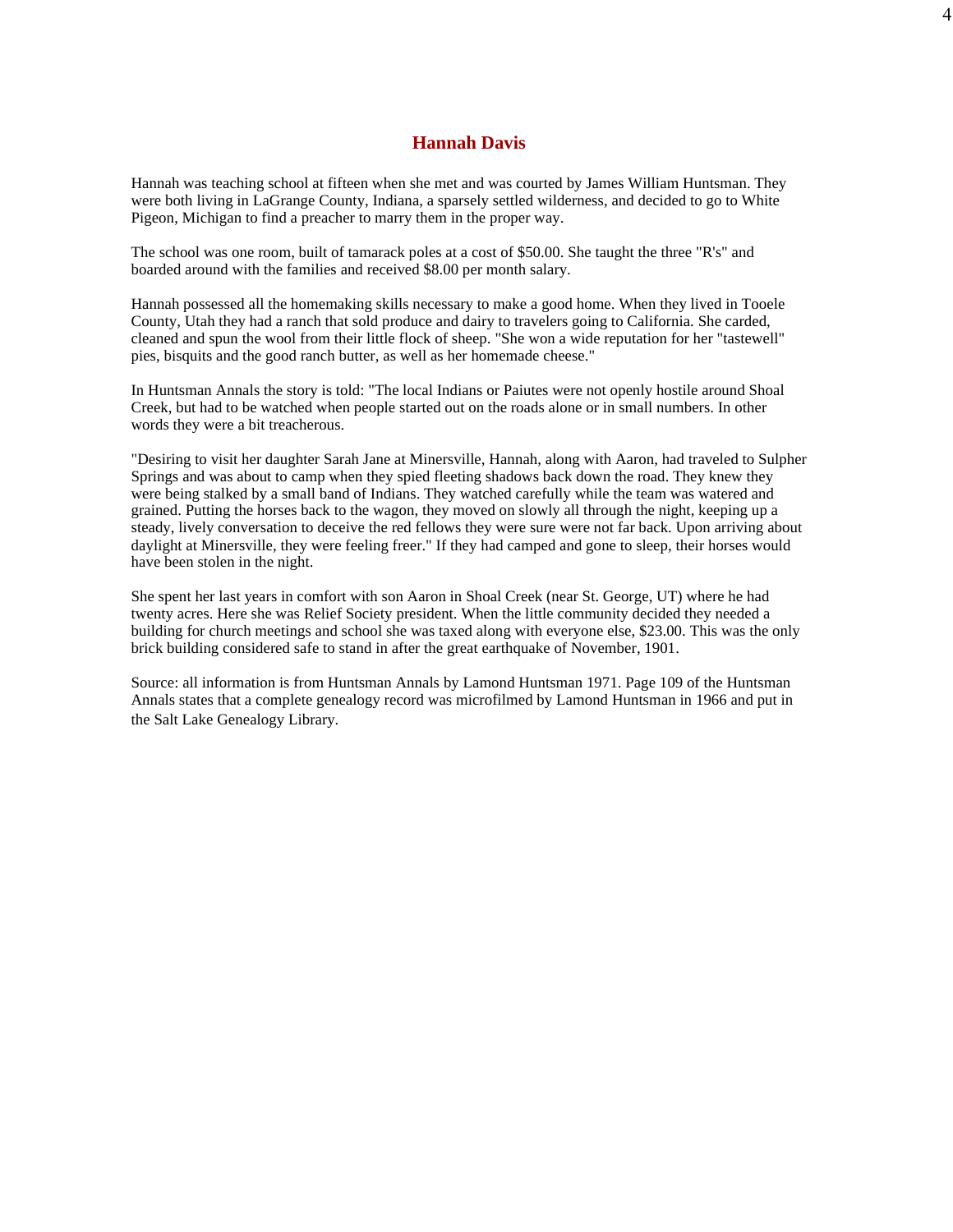## **James William Huntsman Hannah Davis**

5

Church histories are replete with Missouri persecutions by mobs. All of this came to the Huntsman's with their baptism. Hardly had they settled in Caldwell County when they were ejected from their house and home with all other Mormons. With them, they moved to the City of Nauvoo, Illinois, Lot 3, Block 64, where their Nauvoo home was built.

On January 1, 1846, James William and his wife, Hannah, were admitted into the new Temple where they received all the blessings of the endowment and were sealed as man and wife for time and all eternity.

James William Huntsman labored as a carpenter on the Nauvoo Temple and was also called to guard this building from the destroying hands of the vandals and riffraff surrounding the City of Nauvoo. Fortunately, the Church and the members had supplied themselves with the best hand tools and implements.

About this time or before, the Illinois State Officials backed and aided the mobbers to plunder, rob, and drive out the Mormons. Wagons and teams were the prime booty to be taken, so as to leave as many on foot as possible. There were also many converts coming from Europe who had never had any means of transportation. The great need was to make wagons.

Such skilled workers as Brother Huntsman were all to work in relays around the clock, either in wagon shops; improvised shops, or with some in former stores.

Much valuable and indispensable machinery and other Church property, such as a printing press, had to be guarded while being moved. Brother Huntsman helped to stand off the rabble mob while all this property and the weak, poor, and infirm Saints could be evacuated.

Now so much time had been used in shop and guard duty that James William hired out to one of those Gentile newcomers, who had bought, at great bargains, farms and crops. He and others first shelled a great amount of corn. Then they went to the wheat field, 12 miles east of the city, harvest the wheat. While going to the wheat field, one day, seven Mormons and a Gentile fellow worker were soon surrounded by a mob of about seventy men who forced them to lean over a rail across a ditch where they proceeded to give them 20 lashes with a hickory whip. Because he was found in such bad company, the non-Mormon received the same punishment.

The three Church leaders left in charge at Nauvoo signed a treaty with mob leaders and State-Aids-in-Charge, but the mob, disregarding the treaty, walked in and took over. Those who were too feeble and weak to resist they abused as well as robbed. The Huntsman family was allowed to load into a two-wheel cart drawn by an old horse what they could get away with. His good team, wagon, and all valuables were stolen.

They crossed to Montrose, Iowa, where they remained over the winter. The whipping occurred July 11, 1846, and the move was in late September. With them were the six children, but somehow they all survived to reach Council Bluffs on the Potawatomi Indian lands in October, 1847. Here they had to start from scratch not only to survive, but also to gain a new outfit and provisions for the journey west.

Mention has been made of the salvaging of tools and other things necessary for making equipment. Diligently, patiently, and steadily, the father and family all labored without stopping to complain about their losses. Two good wagons were built by James William by hand labor and some good work cattle and cows were acquired.

Regardless of the hardships, robbing and expulsions, not even childbearing was postponed. While living among these Potawatomi Indians, two more sons were born to Hannah and James William. The last one was David Orrin who arrived July 24, 1851, while Hannah's husband was away across the plains. He and their daughter, Sarah, then 17, had left May 10, 1851, to go ahead to find and locate a new home base beyond the Rockies

James William Huntsman decided to locate near a spring at the southern point of the Great Salt Lake where there were ranching possibilities.

Reports say that the father worked around the city that winter of 1851-52, then he climbed over the mountains and